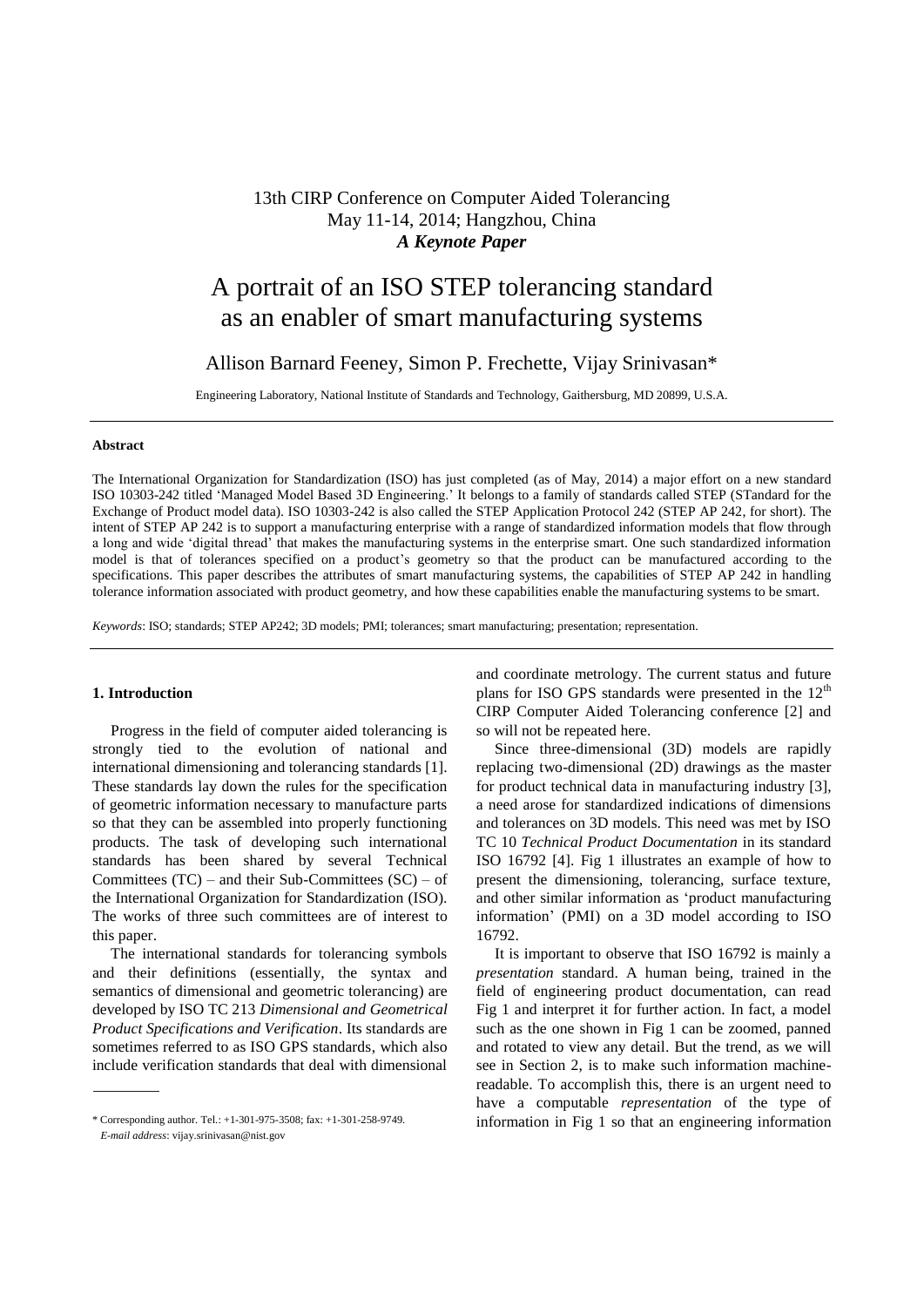system (such as computer aided manufacturing) can process it automatically to take further action. The task of developing a standardized computable representation, in the form of standardized data models, rests with ISO TC 184/SC 4 *Industrial Data*.



Fig. 1. An example of standardized presentation of product manufacturing information (PMI) on a 3D model [4].

ISO TC 184/SC 4 develops a family of standards, the most renowned of which is called STEP (STandard for the Exchange of Product model data) that describes standardized data models in several Application Protocols (AP). It has just completed (as of May, 2014) a major development of STEP AP 242 for 'Managed Model Based 3D Engineering.' STEP AP 242 contains computable representations for several types of 3D model data, including dimensional and geometric tolerances. Thus we are moving from mere *presentation* of PMI in 3D models to *representation* of such information that is machine-readable. And this is considered a major breakthrough that will enable several innovations in manufacturing.

This paper describes how STEP AP 242 PMI representation takes an important step towards making future manufacturing systems 'smart.' Section 2 gives a brief description of smart manufacturing systems and some of their enablers. This is followed in Section 3 by an introduction to the new ISO STEP AP 242. Section 4 then addresses PMI standardization covered by AP 242 and makes the case for its portrayal as an enabler of smart manufacturing systems. Some of the future plans and challenges are discussed in Section 5 and a summary is provided in Section 6.

#### **2. Smart Manufacturing Systems**

We live in a new manufacturing era that has been called the *Third Industrial Revolution* [5], which is characterized by the digitization of manufacturing. In this era of digitization of manufacturing, information will play an important role. How the product's design and manufacturing information is authored, exchanged, and processed will determine who will succeed in this era. The metaphor 'digital thread' has been recently invoked to picture the flow of information along the product lifecycle and across the supply network [6].

Manufacturing systems in this new era will have to get 'smart'. They need to be autonomous, self-aware, and self-correcting. In short, they should be able to function with as little human intervention as possible, while at the same time work harmoniously with human supervision and collaboration. Reaching this goal will be a daunting task, but research and development (R&D) is underway in several areas to pave the path towards this goal. Some of the R&D efforts relevant to this paper can be explained using a hierarchy of technical enablers shown Fig 2, in which only a few nodes along a path in the hierarchy are highlighted. A 'smart manufacturing system' in this diagram has many enablers, out of which only 'model-based enterprise' is highlighted immediately below that node as an enabler because that is the one relevant to this paper. Similarly, 'model-based enterprise' has many enablers including '3D modelbased engineering,' which has many enablers including 'ISO STEP AP 242 standard,' which contains many components including 'PMI representation standard.' We will explain each of the nodes highlighted in Fig 2 in some detail.



Fig. 2. A partial, hierarchical enabler diagram.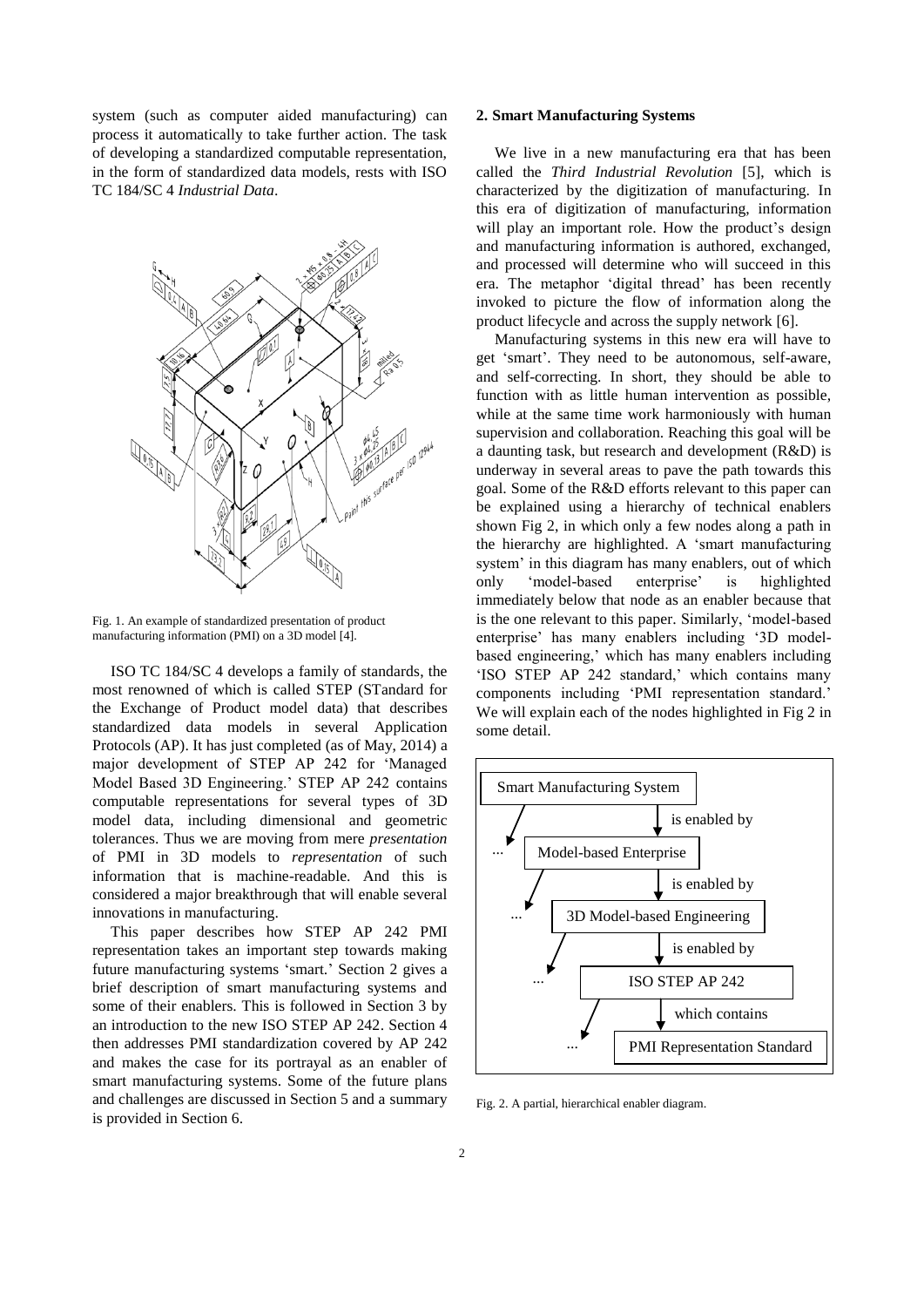The enablers highlighted in Fig 2 have been selected after considerable discussion and debate with stakeholders. In each of the past five years the National Institute of Standards and Technology (NIST) has been hosting a summit of experts from government, industry, and academia on 'model-based enterprise' [7]. A common theme that has run through these annual summit meetings is that the world is moving (1) away from paper documentation and drawings, and (2) toward information models that are machine-readable. In short, what we envision as a smart manufacturing system is enabled, among other things, by a model-based enterprise that uses computable models both within a factory and across a supply network.

An important enabler of a model-based enterprise is the 3D model-based engineering, in which a digital 3D model serves as the authoritative information source for all activities in the product lifecycle and across the supply network. (It is important to point out that there are also several other important enablers of model-based enterprise, such as model-based systems engineering, but these are not covered in this paper.) The advantages of 3D model-based engineering, and the associated R&D challenges, are discussed and updated every year during the model-based enterprise summit at NIST. Many of the major findings of these summit meetings have remained relatively stable. For example, the conclusions from the fourth NIST summit held in December 2012 are [7]:

- Model-based methods and tools are increasing manufacturing productivity, but challenges remain in composite structure manufacturing, additive manufacturing, and process data sharing.
- Model-based inspection combined with optical measurement techniques is a potential game changer.
- Light-weight visualization formats are making model-based engineering feasible for small and medium sized companies.
- Systems engineering is an increasingly important component of model-based enterprise.
- Open standards and reference implementations are critical.

The last conclusion provides a strong justification for the presence of ISO STEP AP 242 standard in Fig 2 as an enabler of 3D model-based engineering, and a good segue to the next section.

## **3. ISO STEP AP 242**

The most commonly implemented and used application protocols of the ISO STEP standards are AP 203 [8] and AP 214 [9], whose latest editions were published in 2011 and 2010, respectively. Both these APs address the same standardized 3D product models. It is generally perceived, however, that AP 203 was driven by the aerospace and defense industry, and AP 214 was driven by the (German) automotive industry. In 2009 a decision was made to merge these two APs into one called AP 242. This is the genesis of ISO 10303-242 'Managed Model Based 3D Engineering' [10], which is currently (as of May, 2014) in the final stages of the ISO administrative process for publication as an International Standard.

Merging two popular APs into one has several advantages, including:

- Optimizing standards development and maintenance resources by eliminating duplication of efforts.
- Introducing new functionalities that are common to many industry sectors.
- Strengthening the acceptance and support by manufacturing industry by establishing a single universal brand.
- Fig 3 illustrates the contents of ISO STEP AP 242.



Fig. 3. An illustration of the contents of ISO STEP AP 242 (from [10]).

A quick study of Fig 3 reveals that ISO STEP AP 242 'Managed Model Based 3D Engineering' contains several standardized information models that will enable 3D model-based engineering identified in Fig 2. Some elements of Fig 3 deal with 'presentation'; these are graphical renderings that can be viewed and understood by human supervisors and collaborators. The rest of the contents in Fig 3 contain representations of the information that are machine-readable, thereby satisfying some of the key requirements for a modelbased enterprise.

ISO STEP AP 242 is developed using a modular architecture [11]. Its modules use XML and EXPRESS schema languages, as appropriate for the intended applications, to define the data models [12].

One of the contents of STEP AP 242 illustrated in Fig 3 that is of interest to this paper is the 3D Product Manufacturing Information (sometimes referred to as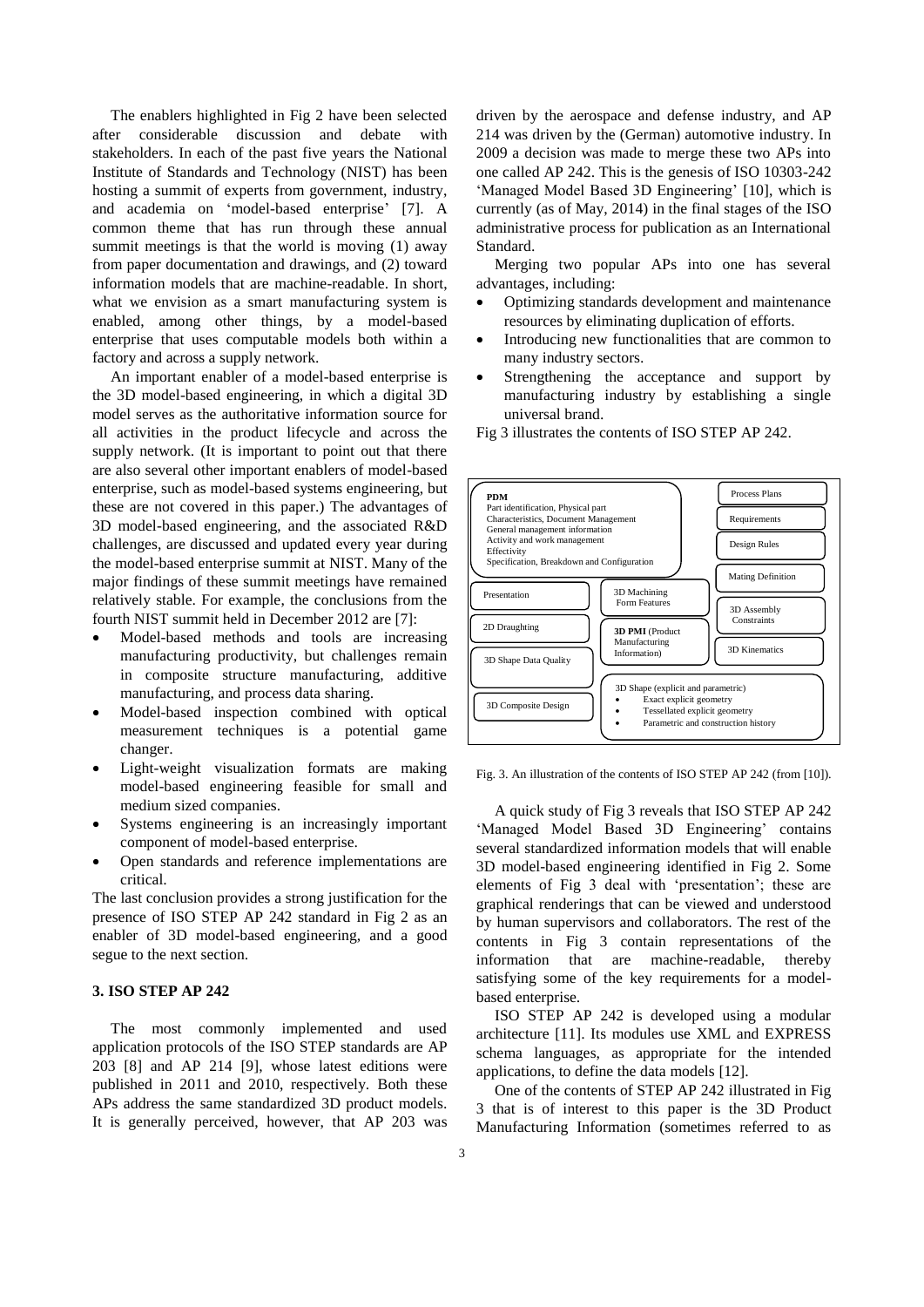Product and Manufacturing Information), which is addressed next.

#### **4. Product Manufacturing Information**

Product Manufacturing Information (PMI) is a phrase used by the Computer Aided Design and Manufacturing (CAD/CAM) community to refer to Geometric Dimensioning and Tolerancing (GD&T), surface texture, finish requirements, process notes, material specifications, welding symbols, and other annotations. Some of this information is also referred to as Geometrical Product Specifications (GPS), especially in the ISO parlance. As mentioned earlier, PMI is also expanded as Product and Manufacturing Information, but the intent still remains the same.

## *4.1 PMI Standardization Processes*

As noted in the introduction, three major ISO committees/subcommittees share the bulk of the responsibility for the development of what the CAD/CAM community calls PMI standards. There are dependencies, and hence time lags, in their standards development processes, as shown in Fig 4 and explained below.



Fig. 4. A pictorial view of the roles, dependencies, and lags in the three PMI standards development processes.

ISO TC 213 and ASME Y14.5, which is a standardization body of the American Society of Mechanical Engineers, play the primary role of defining the syntax (symbols) and semantics (meaning of the symbols) of the PMI specifications using prose, graphics, and mathematical concepts [1-3]. They also define how these symbols should be presented on 2D drawings and, to a limited extent, on 3D models. ISO TC 10 then takes over the task of defining the precise graphical presentation of the symbols in 2D and in 3D [4] for human interpretation. It is also during this period

that CAD/CAM software vendors implement PMI standards in their software and release them to the customers.

Taking input from these two ISO committees and from industry customers and CAD/CAM software vendors, ISO TC 184/SC 4 then defines the standardized information models for graphical *presentation* as well as *representation* of PMI in the STEP specifications. Then CAD/CAM software vendors develop import and export capabilities of the STEP standards-compliant data. The software vendor implementations are tested in an Implementors Forum [13, 14] to ensure that PMI have been correctly implemented and can be exchanged smoothly using the STEP standards. The process sequence shown in Fig 4 is repeated when ISO TC 213 develops and issues new and updated standards.

#### *4.2 PMI Presentation vs Representation*

3D graphical *presentation* – including zooming, panning, and rotating a model such as the one shown in Fig  $1 - of PMI$  is an important capability that will enhance the human readability of complex data. Several efforts are underway to provide light-weight viewing of PMI (1) using the likes of 3DPDF and JT formats, and (2) on a variety of mobile devices. This capability will be critical in integrating humans as supervisors and collaborators in a smart manufacturing system. And, it will bring the benefits of smart manufacturing to the important segment of small- and medium-sized companies.

But 3D graphical presentation alone will not enable a manufacturing system to become smart. We also need PMI to be machine-readable. 3D PMI *representation*  fulfills this need and it is one of the critical capabilities that ISO STEP AP 242 brings to industry as a major added value over the previous AP 203 and AP 214.

At the minimum, 3D PMI representation can transfer PMI data to various applications (for example, by automatically filling out an 'electronic form') without the need for re-entry by a human being. This will avoid a laborious and error prone process that is prevalent today. But, we can do a lot more. A computer aided manufacturing process planner, for example, can query the PMI representation to extract information about machining features, datums, tolerances and surface texture automatically. This can then be used to choose the machining fixtures, cutting tool, coolant, depth of cut, and feed rate automatically. A coordinate measuring system can also query for similar information to execute an inspection and quality control plan automatically. These measurements can be made (1) in-process during manufacturing for real time feedback control, or (2) offline after the manufacturing to check for conformance to specifications. Such automation will be impossible